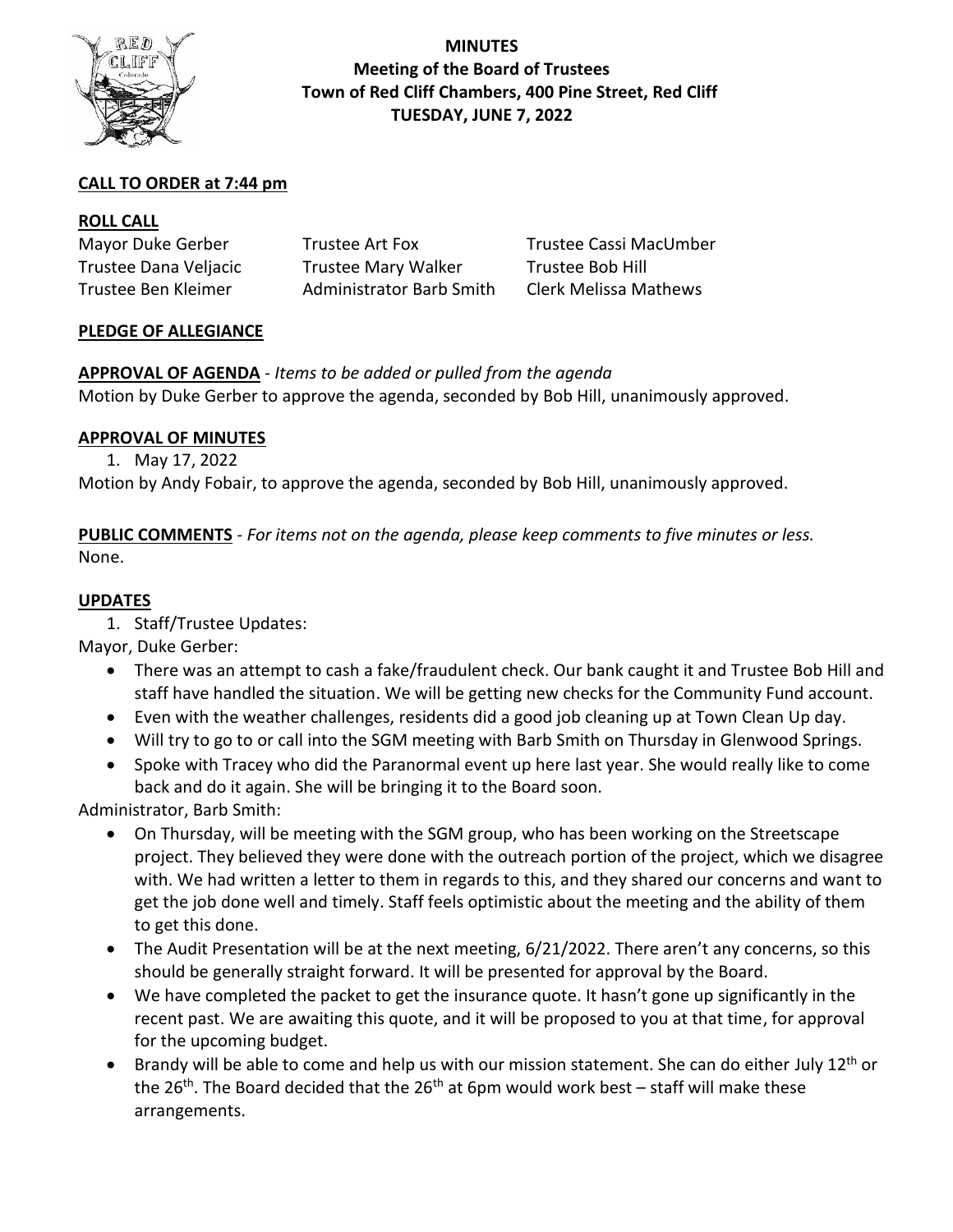- There have been continuous problems on the private property that is about  $\frac{1}{2}$  mile up Shrine Pass Road, especially with large fires. The property owner visited the office last week and also has concerns about this. Our staff has cleared the area out and will continue to do watch it.
- The Forest Service has been rating us at a lower fire danger risk than the rest of the community. After talking with them, they are going to now rate us along with the rest of the area (such as Minturn).
- Spoke with Matt Donovan about Toss Box. He has concerns about the strength of the internet.
- On June  $14<sup>th</sup>$ , there is a rock mitigation meeting at 3:00 4:00pm regarding the very large mitigation project on Hwy 24.

• In regards to Nate Kreihbol's driveway, he has completed this project per the requirements. Clerk, Melissa Matthews:

- Town Clean Up Day on Saturday, May 21<sup>st</sup> went okay, considering the weather was not ideal. Residents did a good job of getting out in the days before and after and actually got quite a bit done. THANK YOU to Mango's and RMAR for providing the space, staff, food and discounted drinks (paid for by the Community Fund) for the post clean up party.
- Minturn has reached out in regards to relocating and/or improving the Two Elk Target Range, which is currently located just east of the Town of Minturn. They are seeking additional stakeholders to be involved in the process. This person would represent the Town of Red Cliff in the ongoing conversations from both an emergency/safety standpoint and a political standpoint. Mayor Duke Gerber will participate in this on behalf of the town.
- We were contacted by Annette Vicory regarding her late father, Al Barlow. He lived in Red Cliff for much of his life and graduated school here in the 1940s. The family wants to do something to memorialize him, as they are approaching the 20<sup>th</sup> anniversary of his passing. They are open to anything, and suggested possibly a plaque in the museum or a plaque on a bench. Staff inquired whether the Board would be open to this and if so, in what manner? Discussion included ideas like benches, bricks/pavers, planting a tree, fund the refurbishing of the entry gate, start a fund, memorial wall at the cemetery, garden with ashes spread, etc. The Board directed staff to look into an ideas to present to the Board.
- RTA Both the Technical and Formation groups have decided to halt weekly meetings in order to focus on getting the work done that is already in the pipeline. They waiting for responses from CDOT and neighboring jurisdictions. They are focusing on analyzing the recent polling results and will be getting a new poll ready to go out later in the summer. The polling results showed that there was just around 50% of support for the RTA and the taxes associated with it. There are concerns with how Special Districts (like Edwards) can be involved; Commissioner Jeanne McQueeney will participate in these meetings on behalf of the RTA. If this goes to the ballot in November, the County would coordinate the election. Red Cliff's cost associated with this would be .84% (approx. \$250-275).
- Justin Carter applied for a business license for a new business which is essentially a home office. Staff wanted to inform the Board, as he is technically 'dealing and manufacturing' firearms. Essentially, he is selling firearms that have custom engraving – sort of a side business from his current promotional products business. There will not be any firearms on sight, as all of the business is done online.
- The Restart Destinations Program was wrapped up last week. We now have a significant number of tools that we can use to inform visitors about responsible recreation. These can be used electronically and/or used in printed documents. We also just learned about a second version of this program that will offer 100 additional hours of support and additional marketing money. Cindy with Minturn has completed this grant application. Staff will look into how the marketing dollars are spent and inquire about hiring locally for the photography.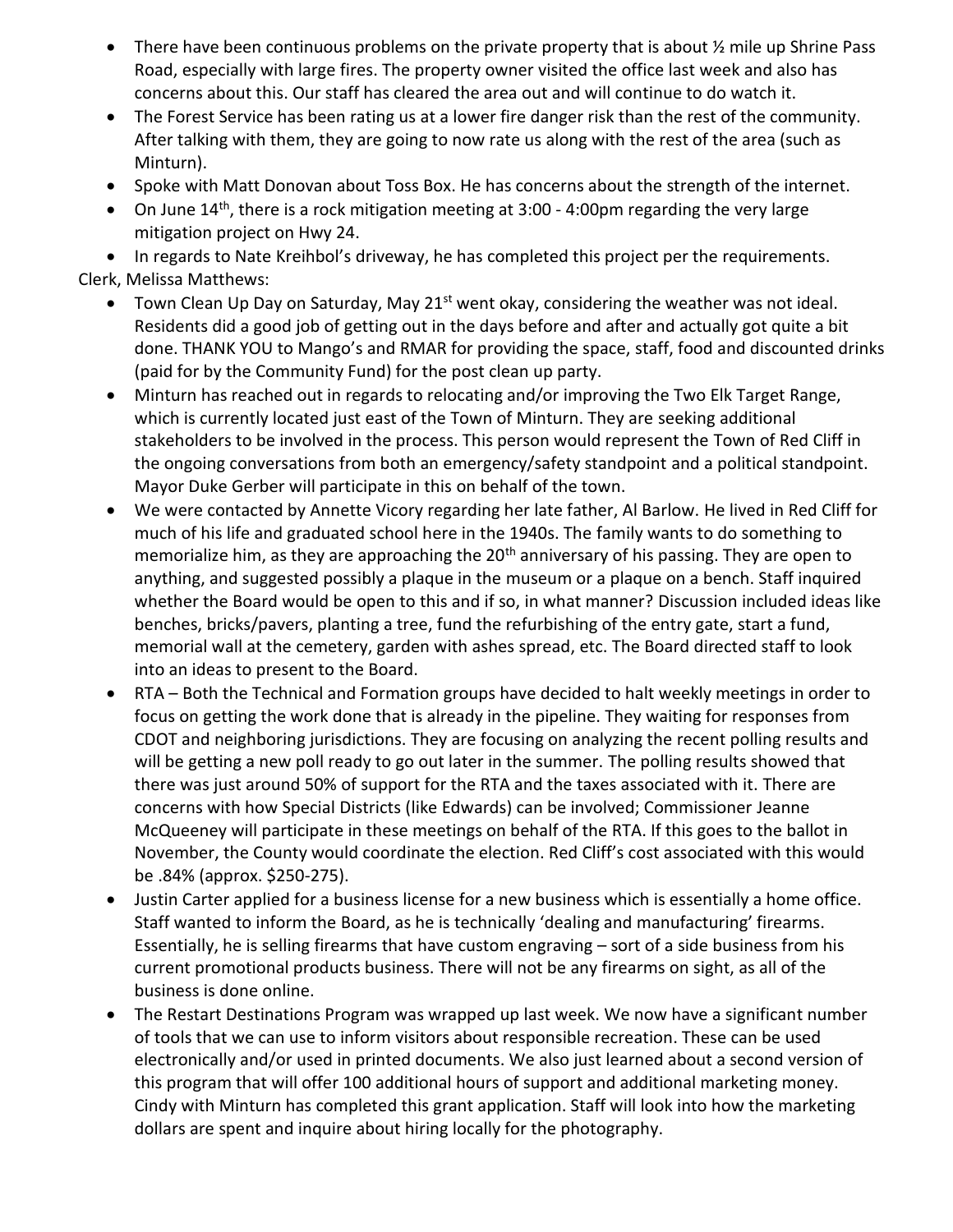Trustee, Art Fox:

• Inquired about the Old Town Hall. Staff informed the Board that we have received a quote to update the Historical Structural Assessment (HAS) of \$10,650 from Hoehn Architects. The Board gave staff direction to move forward with the project while continuing to seek grants.

# **BILL PAY**

| 1. General Account |
|--------------------|
|                    |

| <b>ABC Parts</b>                           | 5093 · Repairs & Maintenance               | \$                              | (35.93)     |
|--------------------------------------------|--------------------------------------------|---------------------------------|-------------|
| <b>AED Authority</b>                       | 5100 · Building/Grounds                    | $\overline{\boldsymbol{\zeta}}$ | (195.00)    |
| Century Link - x199B                       | 5041 · Postage, Print, Telephone, Supplies | $\overline{\boldsymbol{\zeta}}$ | (177.16)    |
| Century Link - x664B (FAX)                 | 5041 · Postage, Print, Telephone, Supplies | \$                              | (98.54)     |
| Forethought.net                            | 5046 · Computer & Internet                 | $\overline{\boldsymbol{\zeta}}$ | (140.00)    |
| Mitchell & Company, LLC                    | 5046 · Computer & Internet                 | \$                              | (15.00)     |
| Mitchell & Company, LLC                    | 5046 · Computer & Internet                 | $\overline{\boldsymbol{\zeta}}$ | (1,338.00)  |
| <b>Prospective Business Solutions</b>      | 5011 · Auditors                            | \$                              | (2,107.80)  |
| <b>Statewide Internet Portal Authority</b> | 5046 · Computer & Internet                 | $\overline{\xi}$                | (242.55)    |
| U.S. Bank Equipment Finance (Copier)       | 5041 · Postage, Print, Telephone, Supplies | \$                              | (273.95)    |
| Vail Valley Partnership                    | 5043 · Education/Training                  | $\overline{\boldsymbol{\zeta}}$ | (50.00)     |
| <b>Waste Management</b>                    | 5086 · Trash Collection                    | $\overline{\xi}$                | (135.07)    |
| Xcel Energy x7080-4                        | 5082 · Xcel TV Tower                       | \$                              | (58.66)     |
| Duke Gerber                                | $5061 \cdot$ Mayor                         | \$                              | (250.00)    |
| Art Fox                                    | 5062 · Board Member                        | \$                              | (150.00)    |
| <b>Ben Kleimer</b>                         | 5062 · Board Member                        | $\overline{\xi}$                | (150.00)    |
| <b>Bob Hill</b>                            | 5062 · Board Member                        | \$                              | (150.00)    |
| Cassandra MacUmber                         | 5062 · Board Member                        | \$                              | (150.00)    |
| Dana Veljacic                              | 5062 · Board Member                        | \$                              | (150.00)    |
| Mary Walker                                | 5062 · Board Member                        | \$                              | (150.00)    |
| Smith, Barbara J                           | Payroll                                    | \$                              | (1,915.66)  |
| Smith, Barbara J                           | Reimbursement - Health Insurance           | $\overline{\boldsymbol{\zeta}}$ | (349.15)    |
| Smith, Barbara J                           | Reimbursement - Mileage                    | $\overline{\xi}$                | (35.70)     |
| Smith, Barbara J                           | <b>Expense Reimb</b>                       | \$                              | (74.88)     |
| Beyer, David                               | Payroll                                    | $\overline{\xi}$                | (1,206.51)  |
| Sandoval, Lorenzo                          | Payroll                                    | \$                              | (1,055.32)  |
| Sandoval, Lorenzo                          | Reimbursement - Mileage                    | $\overline{\xi}$                | (104.13)    |
| Matthews, Melissa                          | Payroll                                    | \$                              | (1,656.75)  |
| Matthews, Melissa                          | Reimbursement - Health Insurance           | \$                              | (349.15)    |
| Matthews, Melissa                          | Reimbursement - Various                    | $\overline{\xi}$                | (45.92)     |
| Gallegos, Nick                             | Payroll                                    | $\overline{\xi}$                | (1, 156.55) |
| Martinez, William                          | Payroll                                    | \$                              | (1,561.83)  |
| Martinez, William                          | Reimbursement - Health Insurance           | $\overline{\xi}$                | (349.15)    |

Motion by Duke Gerber to approve the General Account bill pay, seconded by Art Fox, unanimously approved.

#### 2. Enterprise Account

| <b>American Conservation &amp; Billing</b> | $5028 \cdot$ Meter Reads/Billing | (781.50) |
|--------------------------------------------|----------------------------------|----------|
| Solutions                                  |                                  |          |